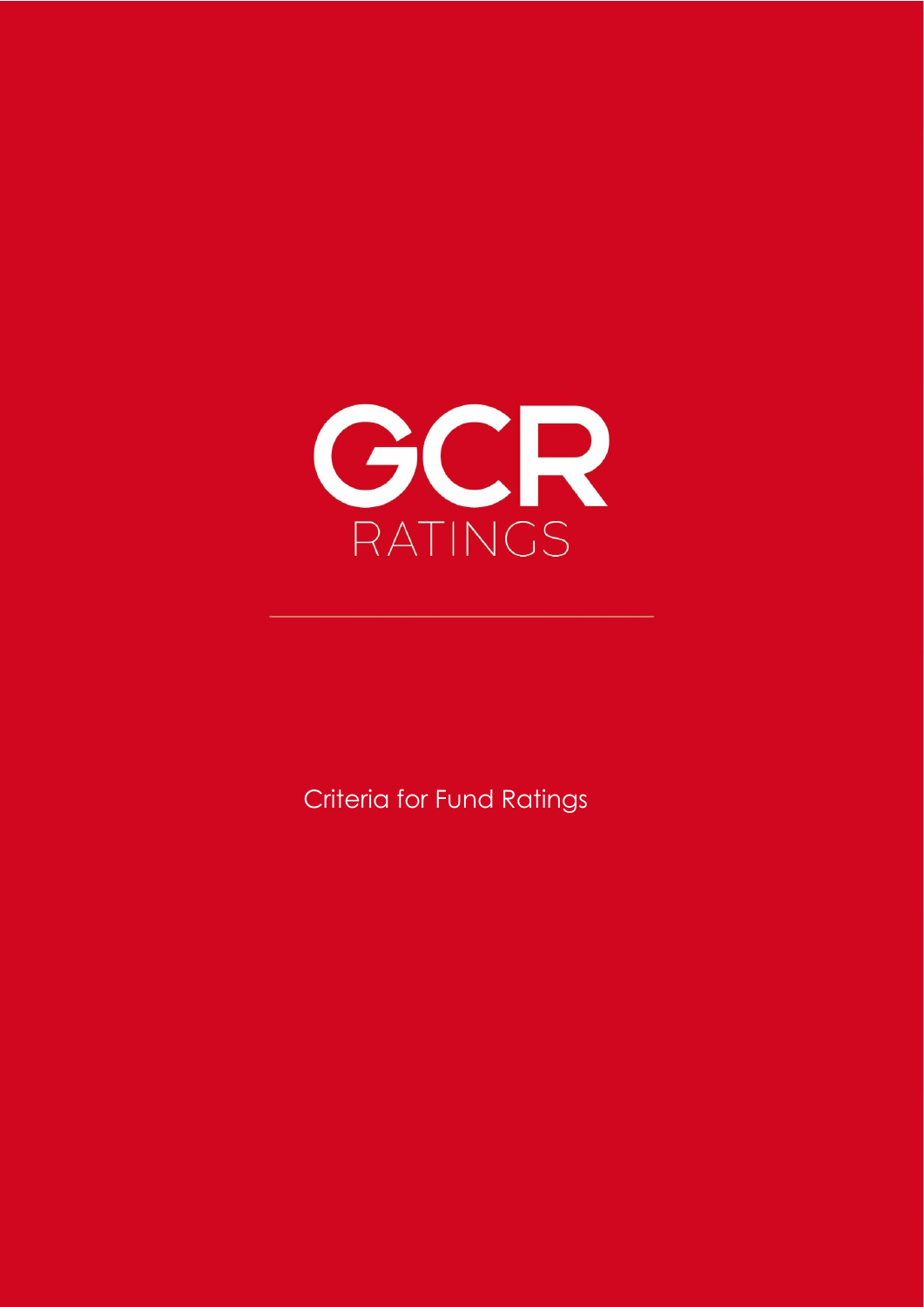# **Contents**

| GLOSSARY OF TERMS/ACRONYMS USED IN THIS DOCUMENT AS PER GCR'S GLOSSARY 10 |  |
|---------------------------------------------------------------------------|--|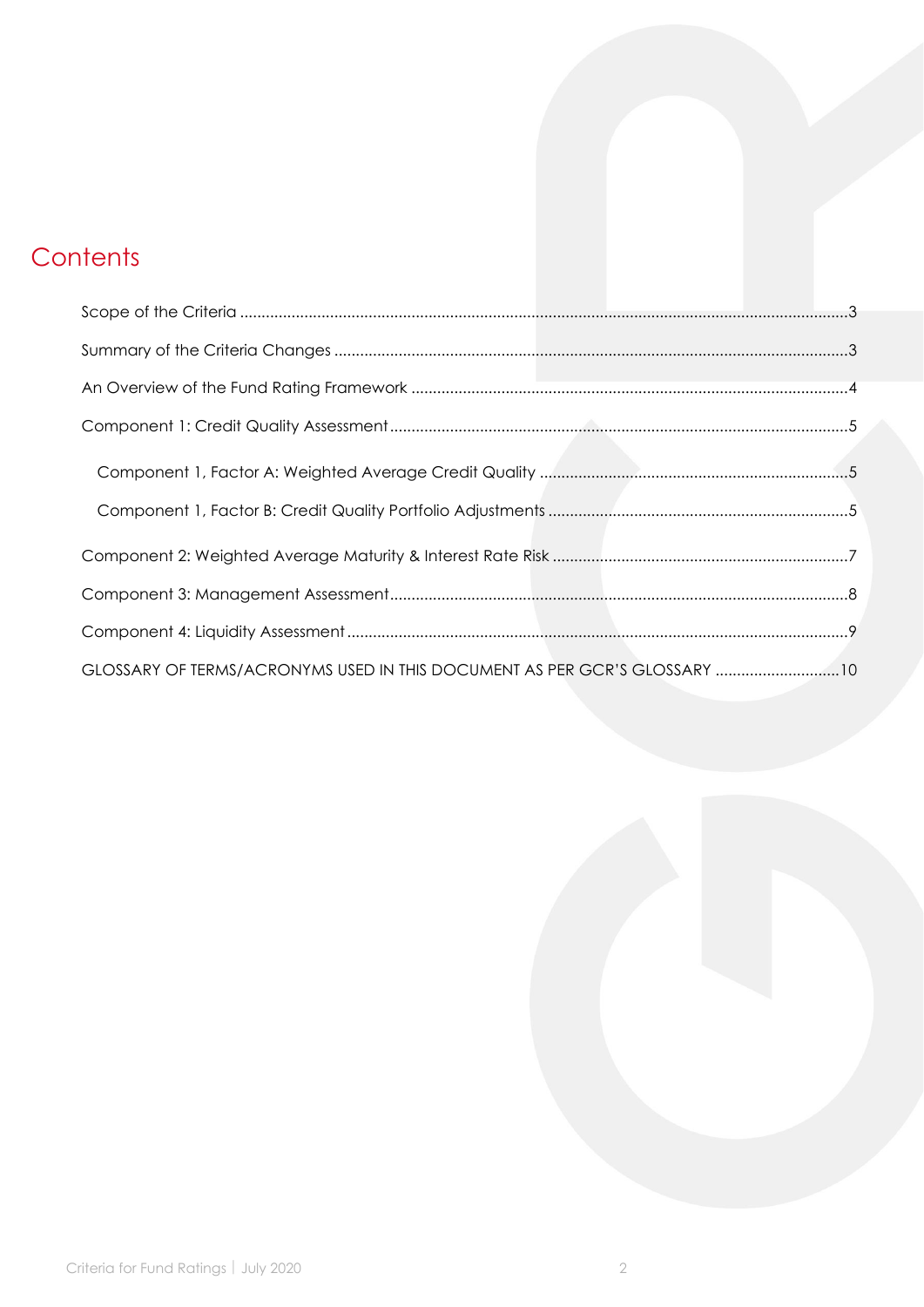### <span id="page-2-0"></span>**Scope of the Criteria**

- 1. The criteria outlined in this report predominantly applies to fixed income funds, including money market funds and other funds with portfolios that invest primarily in debt and debt like securities. Fund ratings ("f") are not credit ratings. Therefore, they do not measure the relative ability of a fund to repay principal and/or interest in a timely manner. Rather, Fund Ratings indicate an opinion regarding the fund's ability to preserve the principal value under varying market conditions which may be affected by credit risk, interest rates, and liquidity, as well as other market conditions.
- 2. The fund ratings balance quantitative factors with qualitative assumptions and are expressed in the form of a scale ranging from 'AAA' (highest quality and lowest volatility) to 'C' (material loss of principal). See pages 16 & 17 in the criteria titled [Rating Scales, Symbols and Definitions](https://gcrratings.com/wp-content/uploads/2019/05/GCR-Rating-Scales-Symbols-and-Definitions.pdf) for the Fund Rating Table, which provides more details on the definitions and symbols.

### <span id="page-2-1"></span>**Summary of the Criteria Changes**

- 3. The criteria is based on the principles of the last updated criteria, 'Global Master Criteria for Rating Funds and Asset Managers, last updated in March 2017'.
- 4. The major change to the criteria is the separation of the 'Management Quality' or 'MQ' ratings from the Fund criteria. Going forward, Asset Managers will be rated using either the 'Appendix to Criteria for Rating Financial Services Companies: Asset Management Issuer Credit Ratings', if they are assigned an Issuer Credit Rating (ICR) or 'Criteria for Management Quality Ratings', if they are assigned a Management Quality (MQ) rating. MQ Ratings are not credit ratings. Therefore, they do not measure the relative ability of fund to repay principal and or interest in a timely manner. However, it is possible that Asset Managers will hence forth have both a full issuer credit rating and Management Quality (MQ) rating. GCR does not need to complete an Asset Management (ICR or MQ) rating in order to conduct a fund rating.
- 5. The other major change for the Fund Rating Criteria is its alignment to the broader GCR ratings framework. Specifically, GCR has adopted the use of the GCR risk scores in ascertaining portfolio quality and deriving national and international scale ratings. Furthermore, in line with the framework, GCR has significantly improved the transparency of the criteria and adopted the Anchor Credit Evaluator mapping table. See the Criteria for the **GCR Ratings Framework** for more details on how the framework, risk scoring and Anchor Credit Evaluator works.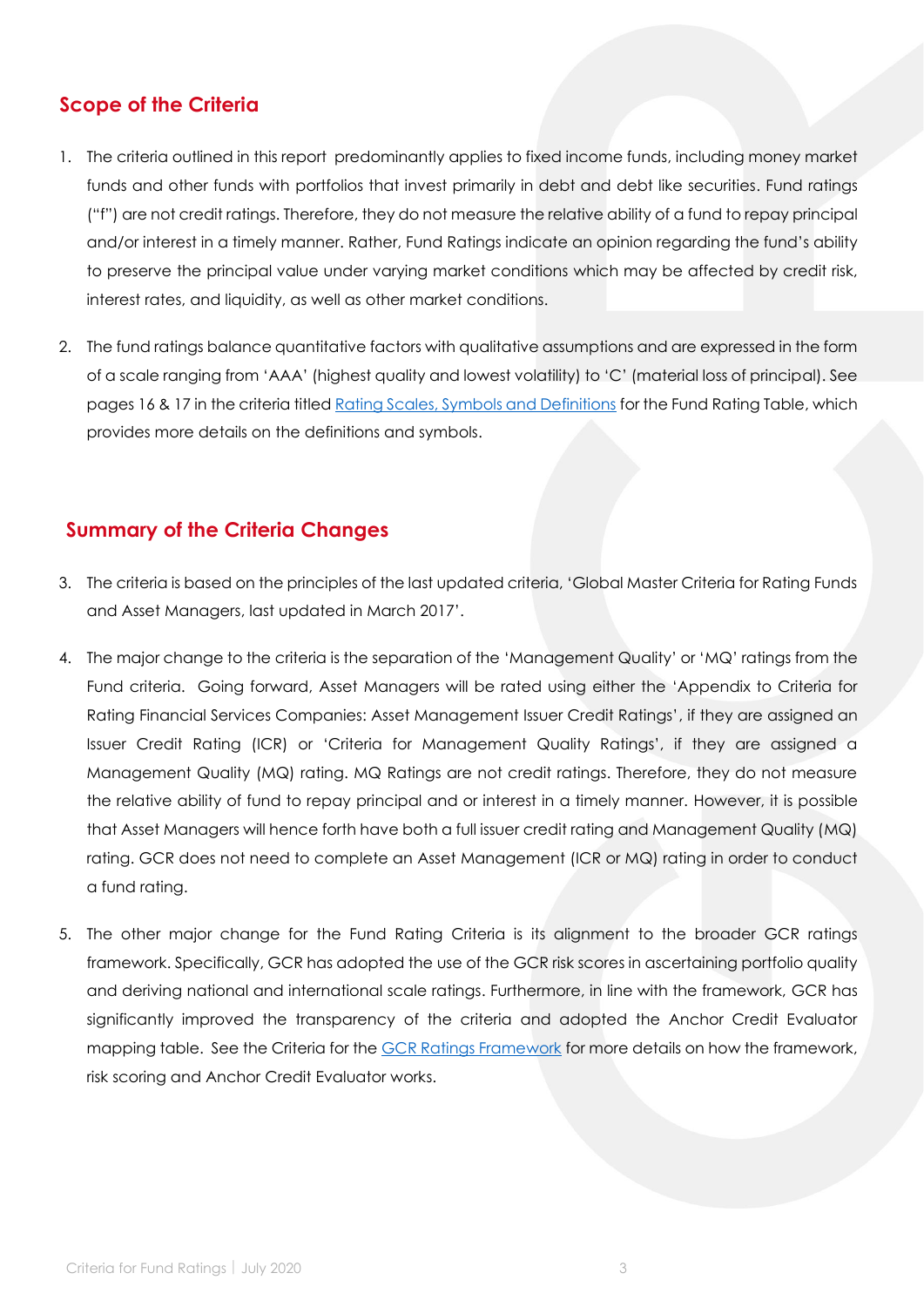#### <span id="page-3-0"></span>**An Overview of the Fund Rating Framework**

- 6. In order to improve the comparability and transparency of Fund Ratings, GCR has adopted criteria with publicly available scoring for the major rating components. The goal is to allow each stakeholder (issuer, investor, regulator, counterparty etc.) to know in some detail, each of the major rating drivers and ultimately what factors may change the ratings in the future.
- 7. To achieve this, GCR has adopted its typical four (4) major rating components (in line with the wider GCR Ratings Framework). For fund ratings, these four components are Credit Quality, Maturity & Interest Rate Risk, Management Assessment, and Liquidity. Each component, for each fund rating, will have a public positive or negative score assigned to it. The summation of the scores determines the GCR Risk Score, which is translated using the country specific column on the GCR Anchor Credit Evaluator into the final rating. It is important to note that there are no fixed weightings for the components, factors or sub-factors.
- 8. To understand the following criteria, GCR recommends that it is read in conjunction with the 'Criteria for the [GCR Ratings Framework'](https://gcrratings.com/wp-content/uploads/2019/05/GCR_Criteria-for-the-GCR-Ratings-Framework.pdf), and the '[GCR Rating Scales, Symbols & Definitions](https://gcrratings.com/wp-content/uploads/2019/05/GCR-Rating-Scales-Symbols-and-Definitions.pdf)' report, and the Anchor Credit Evaluator, which are all published on the GCR Website and will help translate the GCR Risk Score to the international and national scale ratings.
- 9. The way the key rating concepts interact with each other and result in an issue(r) credit rating is best illustrated in Figure 1, below:



#### **GCR Ratings Framework: Criteria For Fund Ratings**

\* There are no fixed weightings to the components or factors above.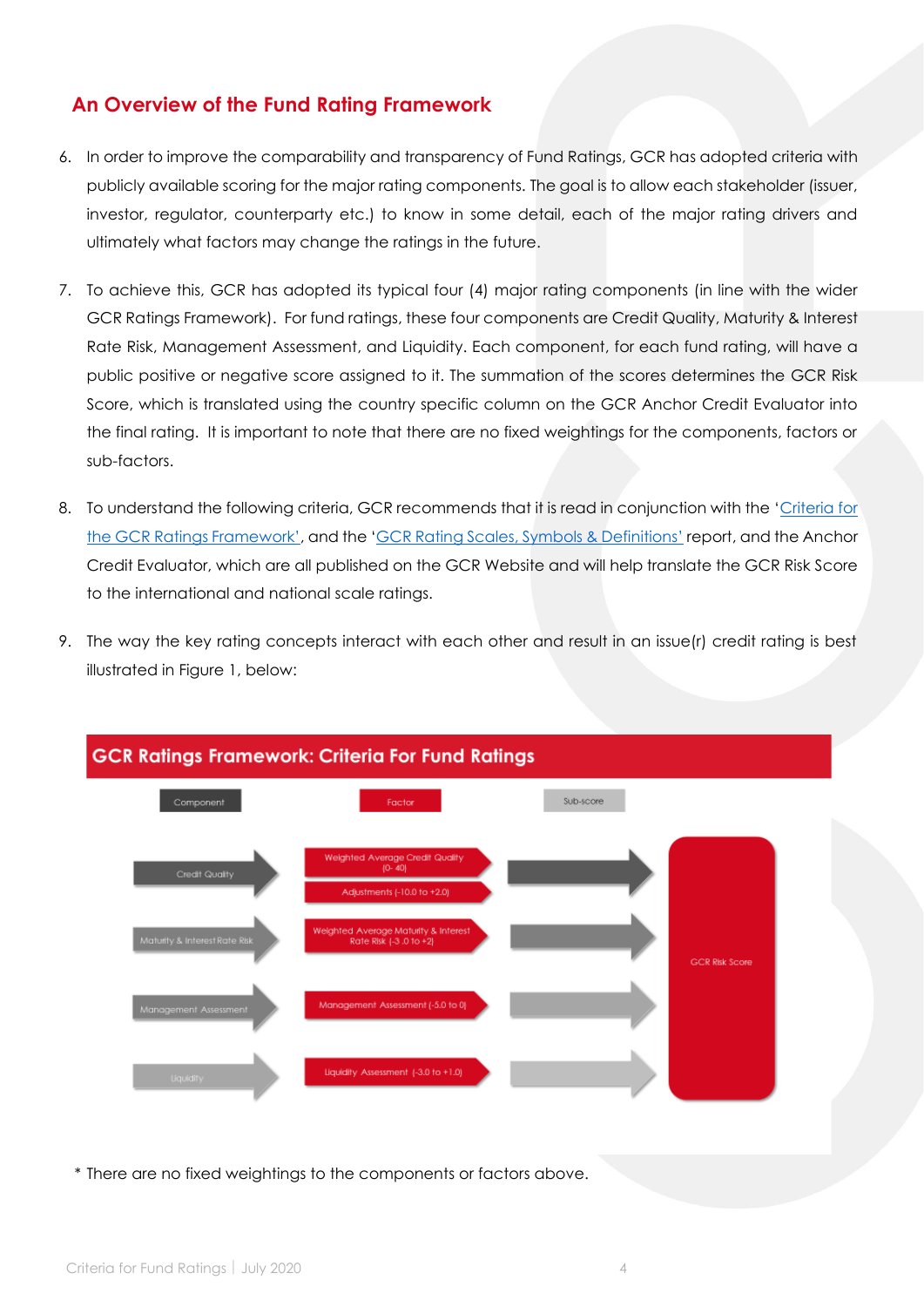#### <span id="page-4-0"></span>**Component 1: Credit Quality Assessment**

10. The core of the fund rating criteria is based on our opinion of the credit risk within the fund's portfolio of investments. Credit risk refers to the possibility that an issuer of a security will be unable or unwilling to meet its obligations to pay interest and principal on time and in full. As a result, GCR established the weighted average credit quality of the portfolio, to calculate the first component score.

#### <span id="page-4-1"></span>**Component 1, Factor A: Weighted Average Credit Quality**

- 11. GCR undertakes an analysis of the securities within a fund, using a 12-month rolling average in order to remove volatility, to determine its 'weighted average credit quality' ("WACQ") of the portfolio. To establish the credit quality of the underlying security, GCR will typically use the GCR Ratings Framework, sector specific criteria and anchor credit evaluator in order to ascertain the GCR Risk Score on the individual issues, i.e. not just the issuer credit quality but also the characteristics of the underlying instruments. Typically, all instruments or deposits that rank pari-passu with senior unsecured will be assigned a risk score equivalent of the GCR issuer credit rating for issuing entity. For subordinated and hybrid issuances, GCR will typically notch down from the issuing entity's issuer credit rating. To see the notching of instruments from the issuer credit ratings, see the Instrument Ratings section of each rating criteria.
- 12. GCR may also utilize validated issuer and issue ratings (and approximate a GCR Risk Score equivalent) not issued by GCR, if they are from a licensed, regulated Credit Rating Agency.

#### <span id="page-4-2"></span>**Component 1, Factor B: Credit Quality Portfolio Adjustments**

- 13. Whilst conducting the initial analysis, GCR may make adjustments on a security or portfolio basis, if it could positively or negative affect the portfolio quality. This will typically be for such elements as portfolio investment concentrations, additional counterparty risk, collateralization, complexity, currency risk or Environmental, Social and Governance factors.
- 14. Portfolio investment concentrations that compare negatively or positively to market averages. This concentration adjustment could be made for, amongst other things, either single name, a group of names, currency or sector (typically bank) concentrations. This is because GCR believe that concentration in any particular area increases risk relative to a well-diversified portfolio, and ultimately could translate into volatile movements in price and value. In the case where single name concentrations are high, typically when single names are over 15% of the portfolio (excluding operational cash holdings), GCR may stress the investment portfolio for a downgrade should the weighted average credit quality be on the margin of the weaker category or if the asset (issuer or issue) of concentration is on a negative outlook.

Cr **(0 to 40: 40 best)**

Cr( **(-10 to +2: +2 best)**

Cr( **(-5 to 40: 40 best)**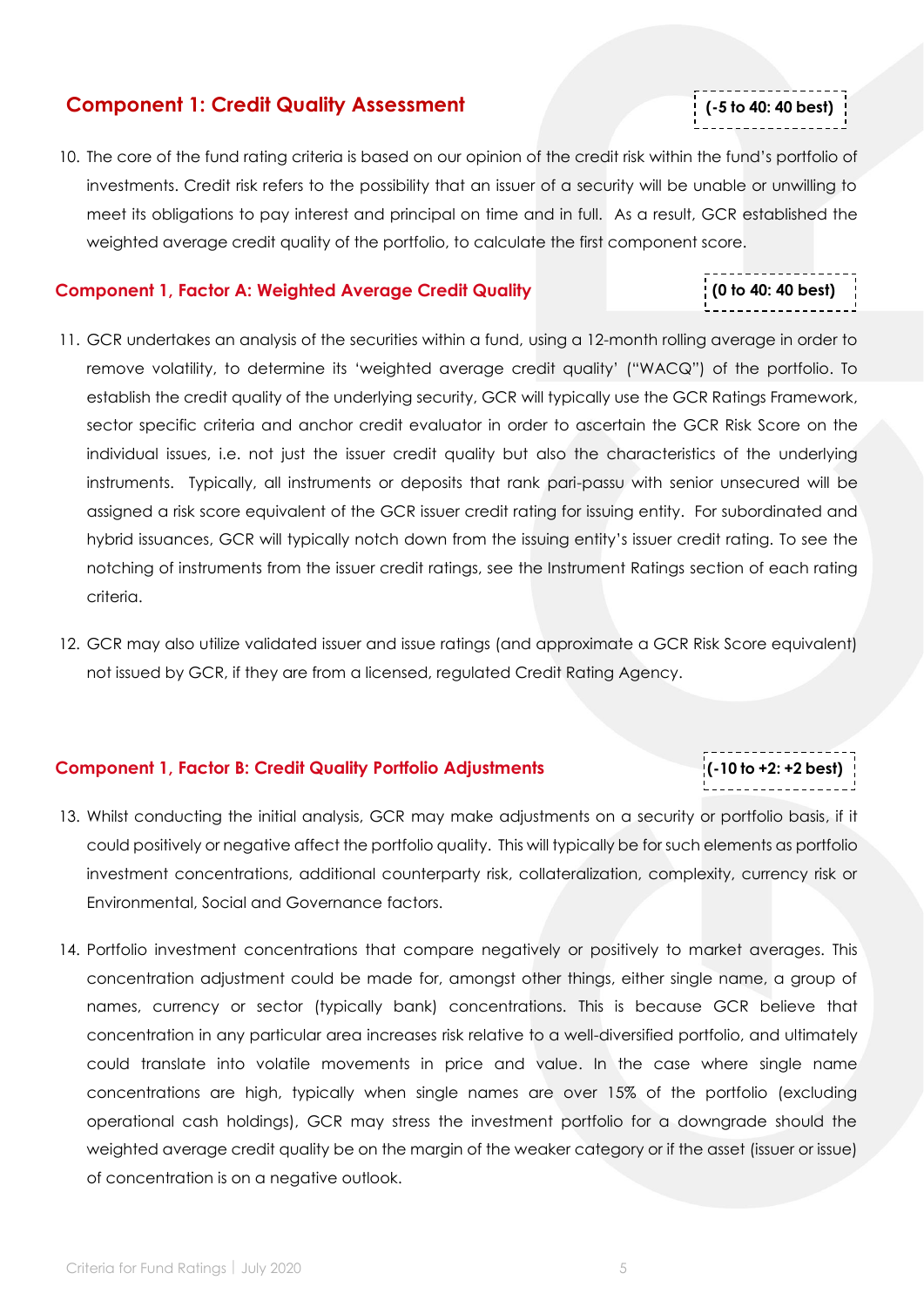- 15. GCR can also make adjustments if additional counterparty risk is introduced, typically these will either be through the use of derivatives (for interest rate risk or currency risk) or repurchase agreements. For securities offered under repurchase and reverse repurchase agreements, to be conservative, the underlying maturity of the instrument is included in the Maturity Assessment (below).
- 16. In the case of guaranteed or collateralized exposures, GCR can make an adjustment to the underlying credit of the asset in the investment portfolio. For a guarantee, presuming it passes the elements included in the GCR Guarantee Criteria, GCR will typically take the GCR risk score equivalent of the Guarantor. If the obligation is collateralised, GCR will uplift the score on a case by case basis depending on the liquidity, realizability and quality of the collateral. Potential uplift will however, be limited to two (2) to capture the risk of collateral realization.
- 17. Complexity: GCR could lower the score if the portfolio is exposed to complex instruments, pay structures or other elements relative to other funds in the market.
- 18. Currency risk appears when a fund holds deposits or securities within its portfolio denominated in a currency different from its base currency (the currency in which investor payments are denominated). Such a currency mismatch exposes these holdings to foreign exchange rate movements resulting in potential fluctuations in value and return. GCR reviews the amount of exposure and related risk and a negative adjustment can be made if appropriate.
- 19. Environmental, Social and Governance ("ESG") factors. When the fund is explicitly invested in securities with strong ESG fundamentals, GCR could make a positive adjustment to the score to reflect the corresponding competitive advantages (such as investor stickiness).
- 20. Example of a credit quality assessment:
	- Fund 'A' has a portfolio spread across 10 entities. All of the invested instruments are pari passu to senior unsecured debts.
	- The largest two entities represent 20% of the portfolio each, they both have a GCR risk score of 20. The remaining 8 issuers equally make up the remaining 60% of the portfolio, 4 entities have a risk score of 15 and 4 have a risk score of 10.
	- The initial WACQ equals 15.5, calculated as  $((20*0.4) + (15*0.3) + (10*0.3))$ . However, GCR has decided to make a negative 0.5 adjustment for high concentration risks.
	- The final credit quality assessment is therefore 15.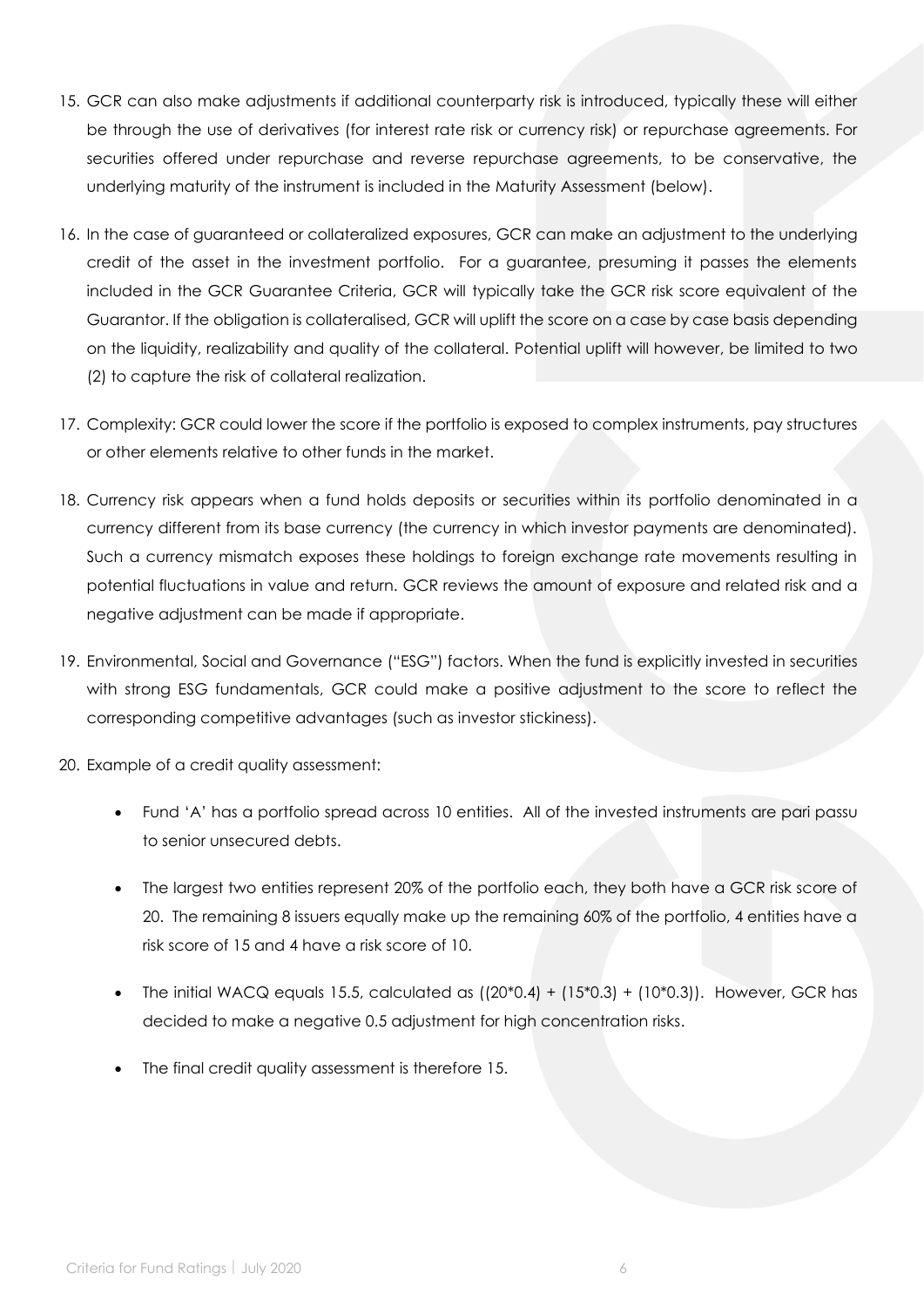#### <span id="page-6-0"></span>**Component 2: Weighted Average Maturity & Interest Rate Risk**

# 21. In the second component, GCR assesses and averages the weighted average maturity ("WAM") and the interest rate risk within the fund's investment portfolio. Fundamentally, GCR are of the opinion that as the maturity of a security (or portfolio) is extended, credit risk increases and more uncertainty is introduced as to the direction and quantum of possible future movements in interest rates. Therefore, all else being equal risk increases as tenure increases. However, both risks (more typically the latter) can be mitigated using hedging strategies. To capture these risks and the potential risk mitigations, GCR blend the average of the WAM and duration, using table 1 and 2 below.

Cr**( (-3 to +2: +2 best)**

22. GCR assesses the WAM of the investment portfolio, again using the 12-month rolling average. When assessing the maturity of the instrument, GCR will take cognizance of any put options or reset dates built into the instrument(s) that could shorten the maturity of that instrument/portfolio overall. In essence, in order to benefit from a positive adjustment for such options, the fund should have full control of the option and the investment manager would have typically established a track-record of realizing such investments.

|                                                                           |        |                         | Table 1: Weighted Average Maturity Assessment |                           |                           |                           |                             |                           |                          |                          |                                  |                                           |              |
|---------------------------------------------------------------------------|--------|-------------------------|-----------------------------------------------|---------------------------|---------------------------|---------------------------|-----------------------------|---------------------------|--------------------------|--------------------------|----------------------------------|-------------------------------------------|--------------|
| <b>Weighted Average</b><br>maturity (days)                                | < 31   | $\geq$ 31<br>and<br>551 | $\geq 61$<br>and<br>< 91                      | $\geq 91$<br>and<br>< 121 | $\geq$ 121<br>to<br>< 181 | $\geq$ 181<br>to<br>< 271 | $\geq$ 271<br>to<br>$<$ 365 | $\geq$ 365<br>to<br>< 545 | $\geq 545$<br>to<br><730 | $\geq$ 730 to<br>< 1.095 | 1,095<br>$\geq$<br>to<br>< 1.460 | $\geq 1,460$<br>$\overline{1}$<br>< 1.825 | $\geq 1.825$ |
| Adjustments to the<br>Portfolio Weighted<br><b>Average Credit Quality</b> | $+2.5$ | $+2.0$                  | $+1.5$                                        | $+1.0$                    | $+0.5$                    | 0.0                       | 0.0                         | $-0.5$                    | $-1.0$                   | $-1.5$                   | $-2.0$                           | $-2.5$                                    | $-3.0$       |

23. To capture interest rate risks, GCR measures duration, i.e. the sensitivity of a fixed income security's market price to changes in interest rates. Duration is calculated based on an instrument's original and remaining term to maturity, coupon and other contractual terms. This aspect of portfolio risk is addressed by reviewing the specific characteristics of each of the securities in a fund's portfolio, in order to ascertain the aggregate portfolio sensitivity to interest rate changes. However, GCR will take cognizance of any risk mitigation taken by the fund managers, such as derivatives.

|                                                                           |        | Table 2: Portfolio Duration (post hedging) |                          |                           |                                       |                           |                           |                            |                          |                          |                                  |                                          |              |
|---------------------------------------------------------------------------|--------|--------------------------------------------|--------------------------|---------------------------|---------------------------------------|---------------------------|---------------------------|----------------------------|--------------------------|--------------------------|----------------------------------|------------------------------------------|--------------|
| <b>Weighted Average</b><br>maturity (days)                                | < 31   | $\geq$ 31<br>and<br>551                    | $\geq 61$<br>and<br>< 91 | $\geq 91$<br>and<br>< 121 | $\geq$ 121<br>$\overline{1}$<br>< 181 | $\geq$ 181<br>to<br>< 271 | $\geq$ 271<br>to<br>< 365 | $\geq$ 365<br>to.<br>< 545 | $\geq 545$<br>to<br><730 | $\geq$ 730 to<br>< 1.095 | 1,095<br>$\geq$<br>to<br>< 1.460 | $\geq 1,460$<br>$\mathsf{to}$<br>< 1.825 | $\geq 1.825$ |
| Adjustments to the<br>Portfolio Weighted<br><b>Average Credit Quality</b> | $+1.0$ | $+1.0$                                     | $+1.0$                   | $+0.75$                   | $+0.5$                                | 0.0                       | 0.0                       | $-0.5$                     | $-1.0$                   | $-1.5$                   | $-2.0$                           | $-2.5$                                   | $-3.0$       |

24. To finalize the assessment, GCR will typically average the scores derived by table 1 and 2 above. For example, if the weighted average maturity is 400 days (-0.5) but the duration is 125 days (+0.5), the total score would be neutral (0). GCR may make a final adjustment for greater or weaker diversification or concentration, either by counterparty or maturity buckets.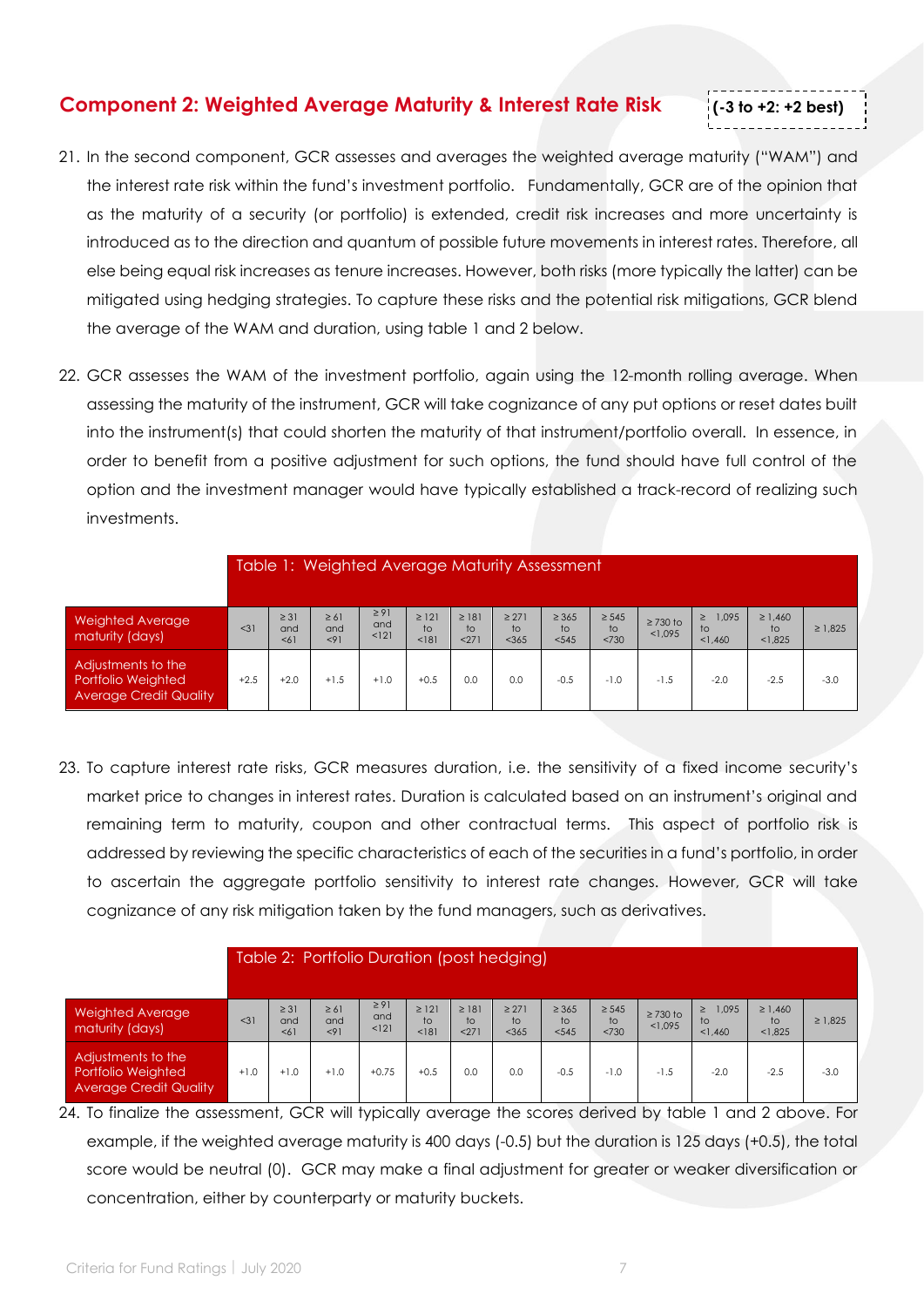#### <span id="page-7-0"></span>**Component 3: Management Assessment**

## 25. GCR's assessment of a fund's management focuses on whether the management is effective in maintaining an investment policy which is consistent with the fund's stated objectives and expectations of its investors. GCR also check that the fund manager complies with all applicable regulations and have adequate governance structures in place. In line with the broader 'GCR Management & Governance Criteria', the Fund Management Assessment will only be used to make a neutral or negative adjustment to the GCR Risk Score.

Cr( **(-5 to 0: 0 best)**

- 26. **Investment Manager Risk Management, Controls and Compliance:** GCR undertake an analysis of the risk management practices, control environment and governance structures (in line with Management & Governance criteria mentioned above) of the Asset/ Investment Manager. In doing so, GCR aim to establish any weak links that could bring additional volatility to the fund.
- 27. **Regulatory Compliance:** GCR will review the regulatory compliance track-record and management of regulatory risk. Any historic infraction(s) may lead to a negative score. Furthermore, regarding the regulatory environment, GCR will undertake a comprehensive analysis of the laws and regulations impacting the asset manager's operations. Through direct contact with the relevant regulatory bodies and constant monitoring of new developments, GCR will aim to keep abreast of key issues in regulatory oversight, and compares an asset manager's risk compliance to the relevant requirements of the environment in which it operates.
- *28.* **Investment philosophy and mandate:** An analysis is conducted of an asset manager's investment philosophy and mandate, to provide a view regarding potential changes in the investment portfolio. GCR looks to determine the level of consistency with which the investment policy has been applied and the flexibility of the mandate. Significant flexibility could demonstrate a tolerance for higher credit, maturity, interest or other risk(s) than are currently demonstrated within the fund, and therefore attract a negative adjustment.
- *29.* **Fund performance***:* Whilst GCR does not make adjustments for weaker or stronger relative fund performance, there could be a negative impact if GCR believe the fund materially underperforms peer returns or relative benchmarks as it could lead to significant withdrawals, or demonstrate weaker management/higher risk appetite. GCR could also make an additional negative adjustment if volatility is increased by additional trading or asset movements.
- 30. **Track-record & Franchise Strength:** Broadly, GCR looks at the franchise strength and client reach of the asset/investment manager, including client concentrations. Smaller, unestablished asset managers, maybe exposed to higher levels of client led volatility. Whereas, larger asset managers have the advantages of scale, which may provide pricing and liquidity advantages. An in-depth review of management team's characteristics with regard to experience, independence, style, approach and relationships within management teams is also undertaken.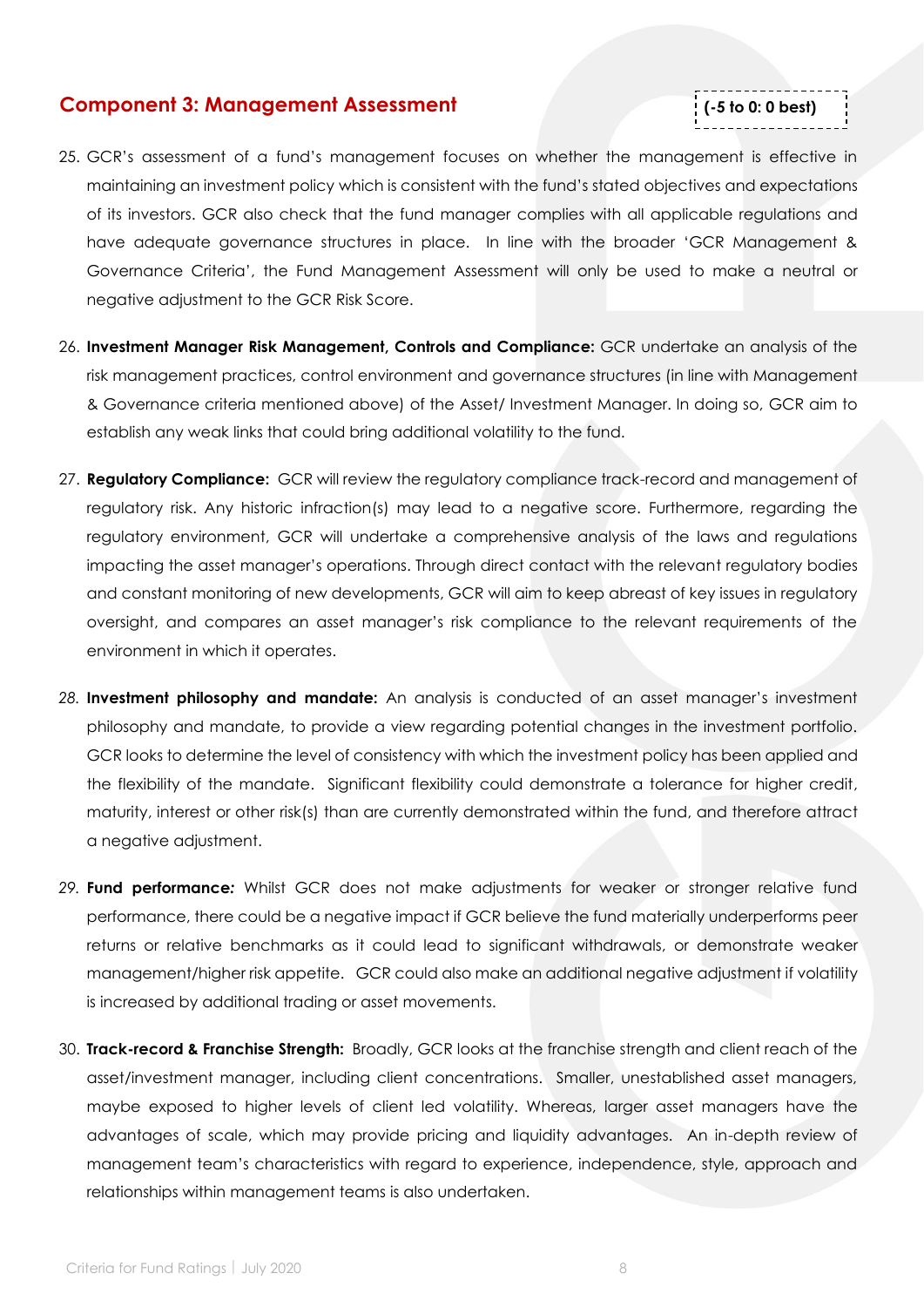#### <span id="page-8-0"></span>**Component 4: Liquidity Assessment**

# 31. The liquidity requirements and demands of a fund are often established by the type of fund and investor expectations of that fund. For example, providing investors with timely liquidity is a core money market fund objective. Whereas, investors in longer term fixed income funds will typically not have the same liquidity requirements, preferring instead for higher returns. As a result, when analyzing money market funds, we provide no uplift for good liquidity, because liquidity is core to the mandate of such funds. For longer-term funds, we may provide up to one risk score (+1), if we believe that the asset liquidity is superior to funds of its type within a market, in such a way that could preserve value relative to peers in a stressed environment.

Cr( **(-3 to 1: 1 best)**

- 32. GCR may choose to make negative adjustments for weak liquidity management, of down to minus three (-3), on all types of funds. This is because failure to meet the investors redemption requirements could irreparably damage client relationships, lead to negative press and exacerbate further withdrawals, even if gate provisions exist. As a result, funds could be forced into selling assets at a stressed price or accessing external liquidity support, if the suitable liquid assets are not available to meet the investor(s) redemption needs. This could have a material impact on the net asset value of the fund, lead to a reduction in the credit quality or create relative underperformance of the fund.
- 33. GCR start its liquidity analysis by reviewing the liquidity policies and appetites of the fund manager. Specifically, we take a view on whether the liquidity of the investment portfolio (in the form on operational cash, other liquid instruments and other sources), appropriately covers the funds anticipated and behavioral redemption history, its mandate and investor concentrations. GCR will also examine the robustness of the liquidity plans of the fund managers, in case of a stress event.
- 34. GCR will typically allow a one-year grace period for new funds to remove significant investor concentrations, providing they have other elements of liquidity support to mitigate the risk over that horizon.
- 35. Over-reliance on the use of reverse-repurchase agreements (the fund receives cash in exchange for selling its securities to the repo counterparty) for liquidity. This reflects concerns regarding the closure of such markets in a stress event.
- 36. Overexposure to illiquid assets increases the risk of a portfolio, and can be particularly problematic in funds where investor withdrawals are large and unpredictable. Illiquid instruments, which can change depending on the market, that account for over 20% of the overall investment portfolio, would typically bring about a negative adjustment.
- 37. GCR may mitigate any of the above risks with elements of committed, group or other liquidity support on an ad-hoc basis. Typically, GCR will not include uncommitted facilities.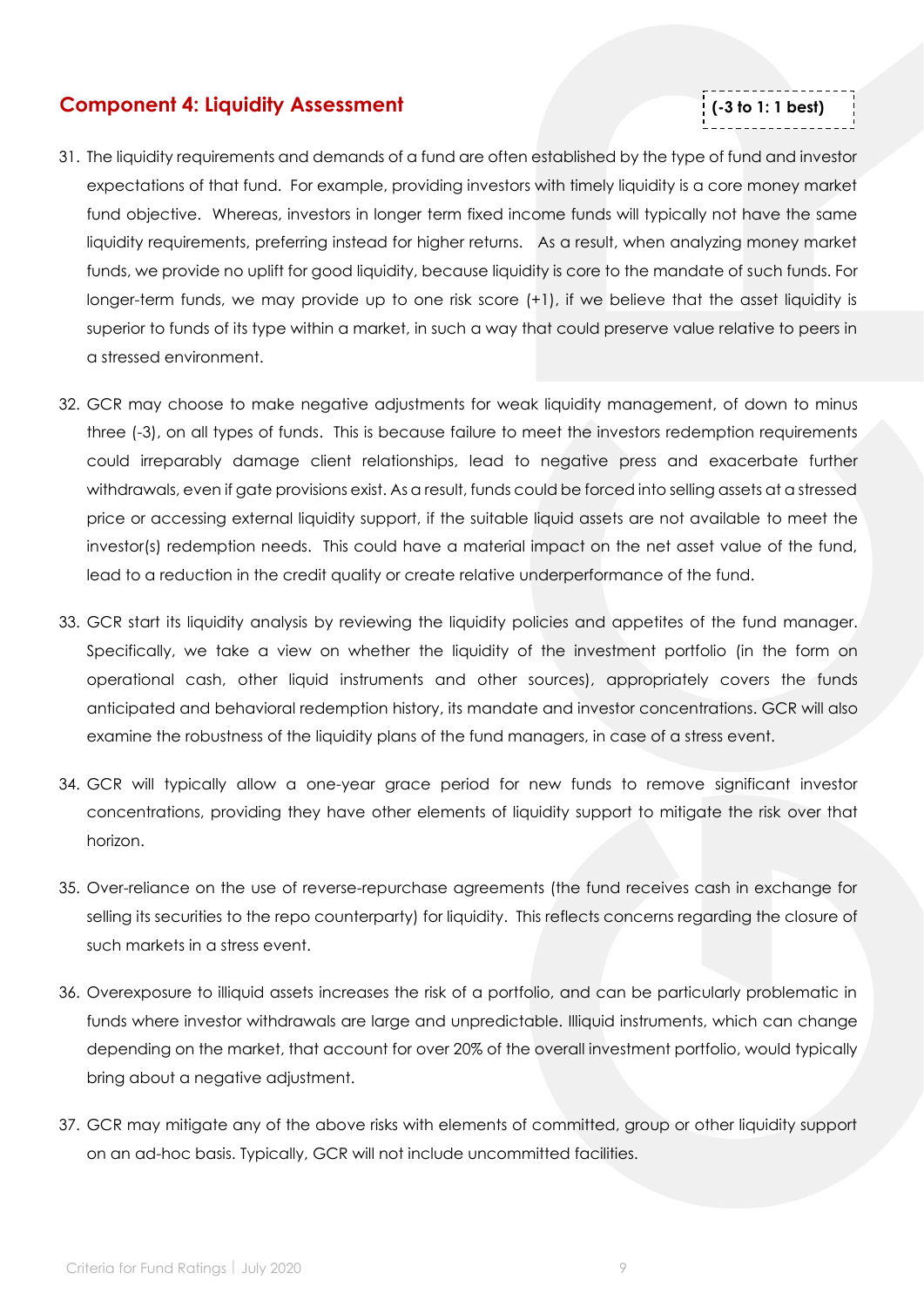# <span id="page-9-0"></span>**GLOSSARY OF TERMS/ACRONYMS USED IN THIS DOCUMENT AS PER GCR'S GLOSSARY**

| Accounting                     | A process of recording, summarising, and allocating all items of income and expense of the company and<br>analysing, verifying and reporting the results.                                                                                                                                             |
|--------------------------------|-------------------------------------------------------------------------------------------------------------------------------------------------------------------------------------------------------------------------------------------------------------------------------------------------------|
| Agency                         | An insurance sales office which is directed by an agent, manager, independent agent, or company manager.                                                                                                                                                                                              |
| Asset                          | A resource with economic value that a company owns or controls with the expectation that it will provide<br>future benefit.                                                                                                                                                                           |
| Assets                         | A resource with economic value that a company owns or controls with the expectation that it will provide<br>future benefit.                                                                                                                                                                           |
| <b>Balance Sheet</b>           | Also known as Statement of Financial Position. A statement of a company's assets and liabilities provided for<br>the benefit of shareholders and regulators. It gives a snapshot at a specific point in time of the assets the<br>company holds and how they have been financed.                      |
| <b>Benefits</b>                | Financial reimbursement and other services provided to insureds by insurers under the terms of an insurance<br>contract.                                                                                                                                                                              |
| <b>Bond</b>                    | A long term debt instrument issued by either a company, institution or the government to raise funds.                                                                                                                                                                                                 |
| <b>Borrower</b>                | The party indebted or the person making repayments for its borrowings.                                                                                                                                                                                                                                |
| <b>Budget</b>                  | Financial plan that serves as an estimate of future cost, revenues or both.                                                                                                                                                                                                                           |
| <b>Business Cycle</b>          | Regular fluctuations in overall activity in an economy over time. The cycle has four distinct elements: recession,<br>recovery, peak and slowdown.                                                                                                                                                    |
| Call Option                    | A security that gives the holder or buyer the right but not the obligation to buy an underlying instrument at an<br>agreed price (the strike price) within a specified time. The seller or writer has the obligation to sell the underlying<br>instrument if the holder exercises the option.         |
| Capacity                       | The largest amount of insurance available from a company. In a broader sense, it can refer to the largest<br>amount of insurance available in the marketplace.                                                                                                                                        |
| Capital                        | The sum of money that is invested to generate proceeds.                                                                                                                                                                                                                                               |
| Cash Flow                      | The inflow and outflow of cash and cash equivalents. Such flows arise from operating, investing and financing<br>activities.                                                                                                                                                                          |
| Cash                           | Funds that can be readily spent or used to meet current obligations.                                                                                                                                                                                                                                  |
| Collateral                     | Asset provided to a creditor as security for a loan or performance.                                                                                                                                                                                                                                   |
| Commodity                      | Raw materials used in manufacturing industries or in the production of foodstuffs. These include metals, oil,<br>grains and cereals, soft commodities such as sugar, cocoa, coffee and tea, as well as vegetable oils.                                                                                |
| Concentrations                 | A high degree of positive correlation between factors or excessive exposure to a single factor that share similar<br>demographics or financial instrument or specific sector or specific industry or specific markets.                                                                                |
| Conditions                     | Provisions inserted in an insurance contract that qualify or place limitations on the insurer's promise to perform.                                                                                                                                                                                   |
| Conglomerate                   | A company made up of subsidiaries that operate in several business sectors that are unrelated to each other.                                                                                                                                                                                          |
| <b>Contingent Liabilities</b>  | Liabilities not recorded in an entity's financial reports, but which might become due.                                                                                                                                                                                                                |
| Contract                       | An agreement by which an insurer agrees, for a consideration, to provide benefits, reimburse losses or provide<br>services for an insured. A 'policy' is the written statement of the terms of the contract.                                                                                          |
| Corporate<br>Governance        | Refers to the mechanisms, processes and relations by which corporations are controlled and directed, and is<br>used to ensure the effectiveness, accountability and transparency of an entity to its stakeholders.                                                                                    |
| Country Risk                   | The range of risks emerging from the political, legal, economic and social conditions of a country that have<br>adverse consequences affecting investors and creditors with exposure to the country, and may also include<br>negative effects on financial institutions and borrowers in the country. |
| Coverage                       | The scope of the protection provided under a contract of insurance.                                                                                                                                                                                                                                   |
| <b>Credit Rating</b><br>Agency | An entity that provides credit rating services.                                                                                                                                                                                                                                                       |
| <b>Credit Rating</b>           | An opinion regarding the creditworthiness of an entity, a security or financial instrument, or an issuer of<br>securities or financial instruments, using an established and defined ranking system of rating categories.                                                                             |
| <b>Credit Risk</b>             | The possibility that a bond issuer or any other borrowers (including debtors/creditors) will default and fail to pay<br>the principal and interest when due.                                                                                                                                          |
| Credit                         | A contractual agreement in which a borrower receives something of value now, and agrees to repay the<br>lender at some date in the future, generally with interest. The term also refers to the borrowing capacity of an<br>individual or company                                                     |
| Creditor                       | A credit provider that is owed debt obligations by a debtor.                                                                                                                                                                                                                                          |
| Creditworthiness               | An assessment of a debtor's ability to meet debt obligations.                                                                                                                                                                                                                                         |
| Debt                           | An obligation to repay a sum of money. More specifically, it is funds passed from a creditor to a debtor in<br>exchange for interest and a commitment to repay the principal in full on a specified date or over a specified<br>period.                                                               |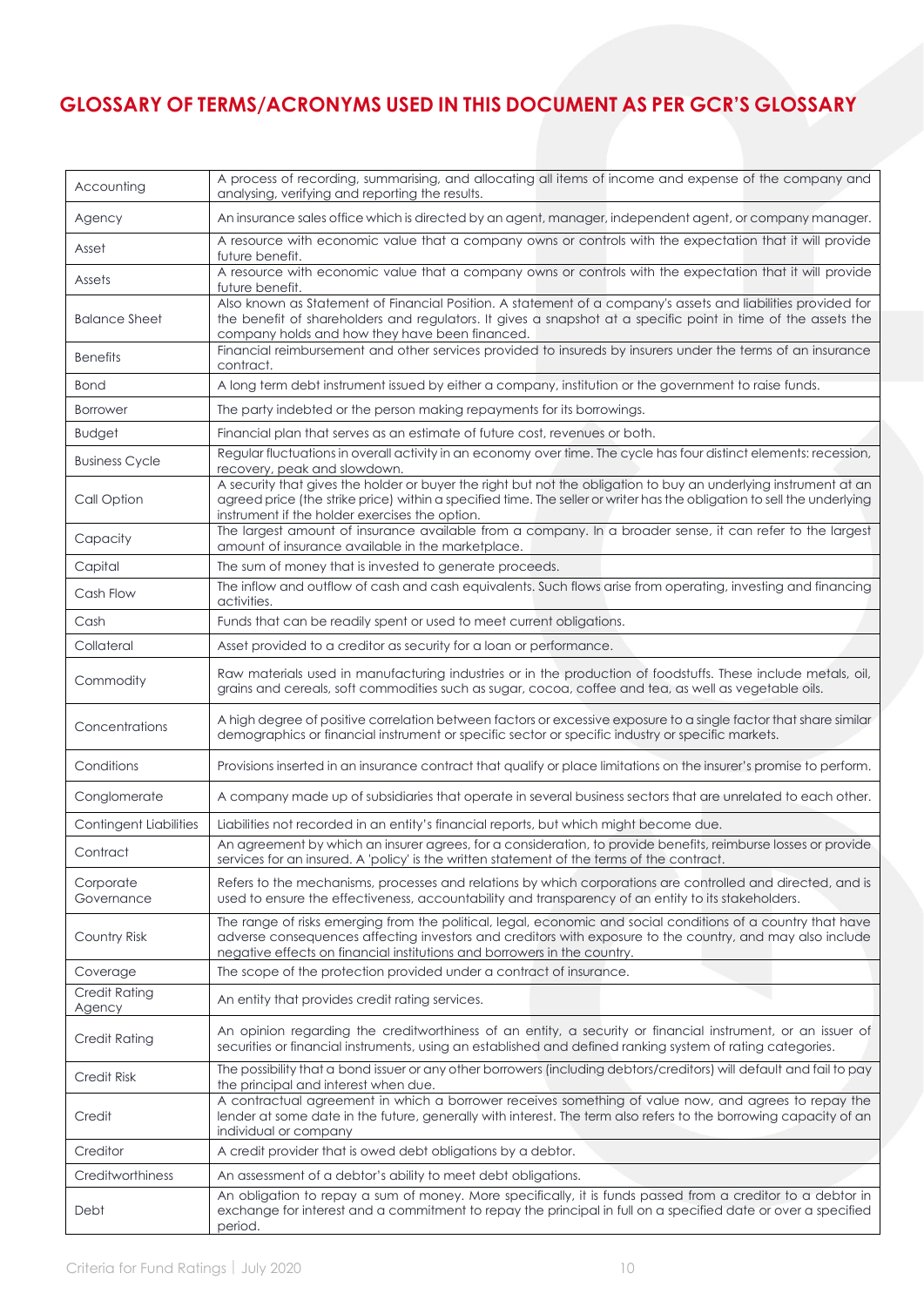| Default Risk                   | The probability or likelihood that a borrower or issuer will not meet its debt obligations. Credit Risk can further<br>be separated between current credit risk (immediate) and potential credit risk (deferred)                                                                                                                                                                                                                                     |
|--------------------------------|------------------------------------------------------------------------------------------------------------------------------------------------------------------------------------------------------------------------------------------------------------------------------------------------------------------------------------------------------------------------------------------------------------------------------------------------------|
| Default                        | A default occurs when: 1.) The Borrower is unable to repay its debt obligations in full; 2.) A credit-loss event<br>such as charge-off, specific provision or distressed restructuring involving the forgiveness or postponement of<br>obligations; 3.) The borrower is past due more than X days on any debt obligations as defined in the transaction<br>documents; 4.) The obligor has filed for bankruptcy or similar protection from creditors. |
| <b>Diversification</b>         | Spreading risk by constructing a portfolio that contains different exposures whose returns are relatively<br>uncorrelated. The term also refers to companies which move into markets or products that bear little relation<br>to ones they already operate in.                                                                                                                                                                                       |
| Dividend                       | The portion of a company's after-tax earnings that is distributed to shareholders.                                                                                                                                                                                                                                                                                                                                                                   |
| Environment                    | The surroundings or conditions in which an entity operates (Economic, Financial, Natural).                                                                                                                                                                                                                                                                                                                                                           |
| Equity                         | Equity is the holding or stake that shareholders have in a company. Equity capital is raised by the issue of new<br>shares or by retaining profit.                                                                                                                                                                                                                                                                                                   |
| Exchange Rate                  | The value of one country's currency expressed in terms of another.                                                                                                                                                                                                                                                                                                                                                                                   |
| Exposure                       | Exposure is the amount of risk the holder of an asset or security is faced with as a consequence of holding the<br>security or asset. For a company, its exposure may relate to a particular product class or customer grouping.<br>Exposure may also arise from an overreliance on one source of funding. In insurance, it refers to an individual<br>or company's vulnerability to various risks                                                   |
| Financial Institution          | An entity that focuses on dealing with financial transactions, such as investments, loans and deposits.                                                                                                                                                                                                                                                                                                                                              |
| <b>Financial Statements</b>    | Presentation of financial data including balance sheets, income statements and statements of cash flow, or<br>any supporting statement that is intended to communicate an entity's financial position at a point in time.                                                                                                                                                                                                                            |
| Forecast                       | A calculation or estimate of future financial events.                                                                                                                                                                                                                                                                                                                                                                                                |
| Fundamental<br>Analysis        | A method of evaluating a security that entails attempting to measure its intrinsic value by examining related<br>economic, financial and other qualitative and quantitative factors.                                                                                                                                                                                                                                                                 |
| Going Concern                  | An accounting convention that assumes a company will continue to exist and trade normally for the<br>foreseeable future. In practice this is likely to mean at least for the next 12 months.                                                                                                                                                                                                                                                         |
| Guarantee                      | An undertaking in writing by one person (the guarantor) given to another, usually a bank (the creditor) to be<br>answerable for the debt of a third person (the debtor) to the creditor, upon default of the debtor.                                                                                                                                                                                                                                 |
| Guarantor                      | A party that gives the guarantee.                                                                                                                                                                                                                                                                                                                                                                                                                    |
| Index                          | An assessment of the property value, with the value being compared to similar properties in the area.                                                                                                                                                                                                                                                                                                                                                |
| <b>Insolvency</b>              | When an entity's liabilities exceed its assets.                                                                                                                                                                                                                                                                                                                                                                                                      |
| Insurance                      | Provides protection against a possible eventuality.                                                                                                                                                                                                                                                                                                                                                                                                  |
| Interest Rate                  | The charge or the return on an asset or debt expressed as a percentage of the price or size of the asset or<br>debt. It is usually expressed on an annual basis.                                                                                                                                                                                                                                                                                     |
| Interest                       | Scheduled payments made to a creditor in return for the use of borrowed money. The size of the payments<br>will be determined by the interest rate, the amount borrowed or principal and the duration of the loan.                                                                                                                                                                                                                                   |
| Intermediary                   | A third party in the sale and administration of insurance products.                                                                                                                                                                                                                                                                                                                                                                                  |
| International Scale<br>Ratina. | An opinion of creditworthiness relative to a global pool of issuers and issues.                                                                                                                                                                                                                                                                                                                                                                      |
| Irrevocable                    | Not able to be changed, reversed, recovered and final.                                                                                                                                                                                                                                                                                                                                                                                               |
| <b>Issue Ratings</b>           | See GCR Rating Scales, Symbols and Definitions.                                                                                                                                                                                                                                                                                                                                                                                                      |
| <b>Issuer Ratings</b>          | See GCR Rating Scales, Symbols and Definitions.                                                                                                                                                                                                                                                                                                                                                                                                      |
| <b>Issuer</b>                  | The party indebted or the person making repayments for its borrowings.                                                                                                                                                                                                                                                                                                                                                                               |
| Joint Venture                  | A project or other business activity in which two persons or companies partner together to conduct the project.                                                                                                                                                                                                                                                                                                                                      |
| Layer                          | A horizontal segment of the liability insured, e.g., the second R100,000 of a R500,000 liability is the first layer if<br>the cedent retains R100,000 but a higher layer if it retains a lesser amount.                                                                                                                                                                                                                                              |
| LC                             | An LC is a guarantee by a bank on behalf of a corporate customer that payment will be made if that entity<br>cannot to meet its obligations.                                                                                                                                                                                                                                                                                                         |
| Legal Opinion                  | An opinion regarding the validity and enforceable of a transaction's legal documents.                                                                                                                                                                                                                                                                                                                                                                |
| Leverage                       | With regard to corporate analysis, leverage (or gearing) refers to the extent to which a company is funded by<br>debt.                                                                                                                                                                                                                                                                                                                               |
| Liabilities                    | All financial claims, debts or potential losses incurred by an individual or an organisation.                                                                                                                                                                                                                                                                                                                                                        |
| Liquidity                      | The speed at which assets can be converted to cash. It can also refer to the ability of a company to service<br>its debt obligations due to the presence of liquid assets such as cash and its equivalents. Market liquidity refers<br>to the ease with which a security can be bought or sold quickly and in large volumes without substantially<br>affecting the market price.                                                                     |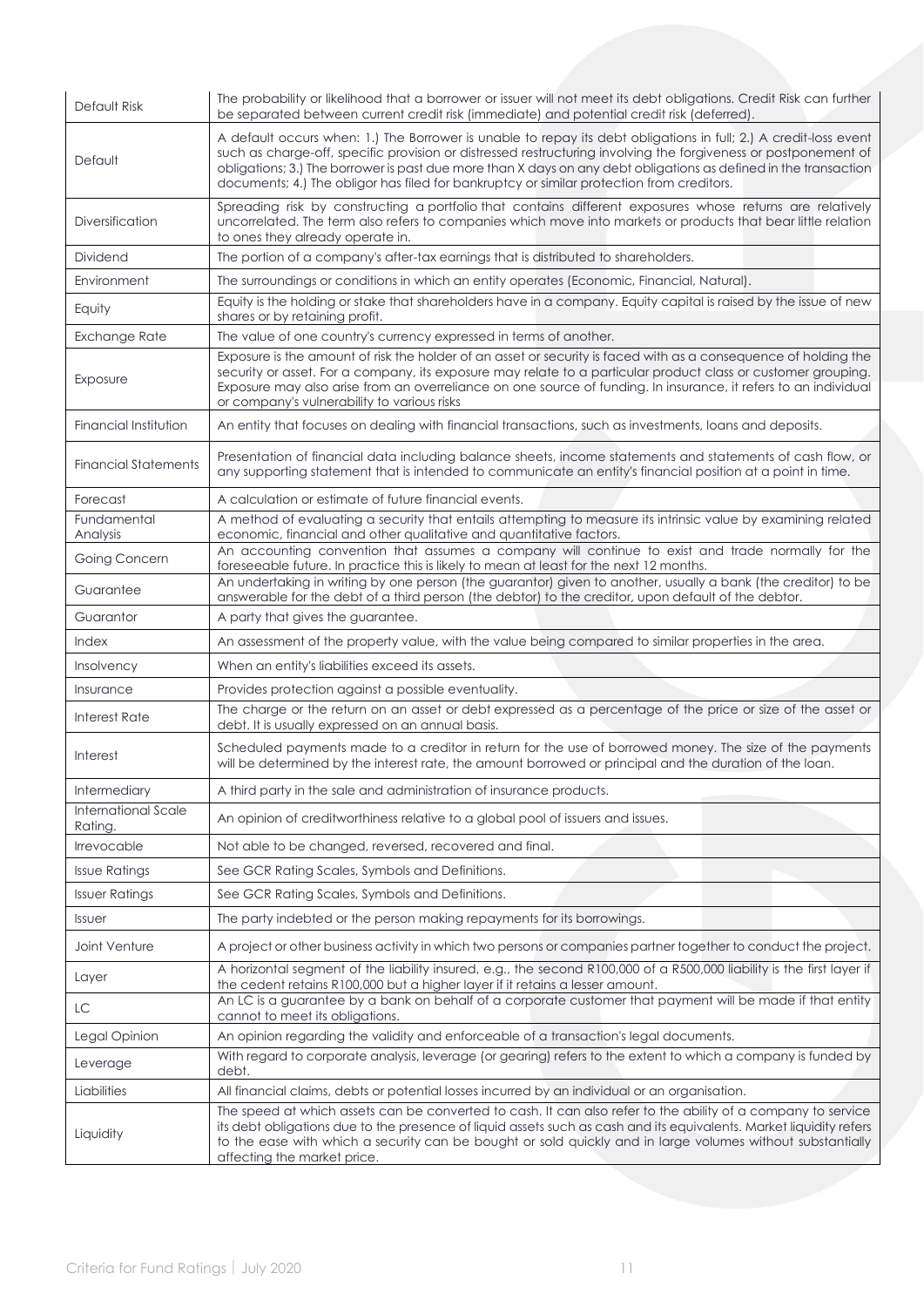| Loan                     | A sum of money borrowed by a debtor that is expected to be paid back with interest to the creditor. A debt<br>instrument where immovable property is the collateral for the loan. A mortgage gives the lender a right to take<br>possession of the property if the borrower fails to repay the loan. Registration is a prerequisite for the existence<br>of any mortgage loan. A mortgage can be registered over either a corporeal or incorporeal property, even if<br>it does not belong to the mortgagee. Also called a Mortgage bond. |
|--------------------------|-------------------------------------------------------------------------------------------------------------------------------------------------------------------------------------------------------------------------------------------------------------------------------------------------------------------------------------------------------------------------------------------------------------------------------------------------------------------------------------------------------------------------------------------|
| Long-Term Rating         | A long term rating reflects an issuer's ability to meet its financial obligations over the following three to five year<br>period, including interest payments and debt redemptions. This encompasses an evaluation of the<br>organisation's current financial position, as well as how the position may change in the future with regard to<br>meeting longer term financial obligations.                                                                                                                                                |
| Long-Term                | Not current; ordinarily more than one year.                                                                                                                                                                                                                                                                                                                                                                                                                                                                                               |
| Loss                     | 1. A tangible or intangible, financial or non-financial loss of economic value. 2. The happening of the event<br>for which insurance pays (insurance).                                                                                                                                                                                                                                                                                                                                                                                    |
| Mandate                  | Authorisation or instruction to proceed with an undertaking or to take a course of action. A borrower, for<br>example, might instruct the lead manager of a bond issue to proceed on the terms agreed.                                                                                                                                                                                                                                                                                                                                    |
| Margin                   | A term whose meaning depends on the context. In the widest sense, it means the difference between two<br>values.                                                                                                                                                                                                                                                                                                                                                                                                                          |
| Market                   | An assessment of the property value, with the value being compared to similar properties in the area.                                                                                                                                                                                                                                                                                                                                                                                                                                     |
| Maturity                 | The length of time between the issue of a bond or other security and the date on which it becomes payable<br>in full.                                                                                                                                                                                                                                                                                                                                                                                                                     |
| Monetary Policy          | Measures taken by the central bank to influence the quantity of money or the rate of interest with a view to<br>achieving stable prices, full employment and economic growth.                                                                                                                                                                                                                                                                                                                                                             |
| Moratorium               | A period of time in which an activity is suspended until such time as a change in circumstances permits its<br>removal. For example, a borrower can declare a moratorium on the repayments of the principal, and<br>sometimes the interest, on a loan.                                                                                                                                                                                                                                                                                    |
| National Scale<br>Rating | National scale ratings measure creditworthiness relative to issuers and issues within one country.                                                                                                                                                                                                                                                                                                                                                                                                                                        |
| Notching                 | A movement in ratings.                                                                                                                                                                                                                                                                                                                                                                                                                                                                                                                    |
| Obligation               | The title given to the legal relationship that exists between parties to an agreement when they acquire<br>personal rights against each other for entitlement to perform.                                                                                                                                                                                                                                                                                                                                                                 |
| Off Balance Sheet        | Off balance sheet items are assets or liabilities that are not shown on a company's balance sheet. They are<br>usually referred to in the notes to a company's accounts.                                                                                                                                                                                                                                                                                                                                                                  |
| <b>Operational Risk</b>  | The risk of loss resulting from inadequate or failed internal processes, people or systems or from external events.<br>This includes legal risk, but excludes strategic risk and reputational risk.                                                                                                                                                                                                                                                                                                                                       |
| Option                   | An option gives the buyer or holder the right, but not the obligation, to buy or sell an underlying financial asset<br>at a pre-determined price.                                                                                                                                                                                                                                                                                                                                                                                         |
| <b>Parent Company</b>    | The senior company in a group or fleet of insurers.                                                                                                                                                                                                                                                                                                                                                                                                                                                                                       |
| Pari Passu               | Side by side; at the same rate or on an equal footing. Securities issued with a pari passu clause have rights and<br>privileges that are equivalent to those of existing securities of the same class.                                                                                                                                                                                                                                                                                                                                    |
| Policy                   | The legal document issued by the company to the policyholder, which outlines the conditions and terms of<br>the insurance.                                                                                                                                                                                                                                                                                                                                                                                                                |
| <b>Political Risk</b>    | The risk associated with investing and operating in a country where political changes may have a negative<br>impact on earnings or returns.                                                                                                                                                                                                                                                                                                                                                                                               |
| Premium                  | The price of insurance protection for a specified risk for a specified period of time.                                                                                                                                                                                                                                                                                                                                                                                                                                                    |
| Private                  | An issuance of securities without market participation, however, with a select few investors. Placed on a<br>private basis and not in the open market.                                                                                                                                                                                                                                                                                                                                                                                    |
| Ranking                  | A priority applied to obligations in order of seniority.                                                                                                                                                                                                                                                                                                                                                                                                                                                                                  |
| <b>Real Estate</b>       | Property that consists of land and / or buildings.                                                                                                                                                                                                                                                                                                                                                                                                                                                                                        |
| Refinance                | The issue of new debt to replace maturing debt. New debt may be provided by existing or new lenders, with<br>a new set of terms in place.                                                                                                                                                                                                                                                                                                                                                                                                 |
| Refinancing              | The issue of new debt to replace maturing debt. New debt may be provided by existing or new lenders, with<br>a new set of terms in place.                                                                                                                                                                                                                                                                                                                                                                                                 |
| Release                  | An agreement between the creditor and debtor, in terms of which the creditor release the debtor from its<br>obligations.                                                                                                                                                                                                                                                                                                                                                                                                                  |
| Repayment                | Payment made to honour obligations in regards to a credit agreement in the following credited order: 3.)<br>Satisfy the due or unpaid interest charges; 4.) Satisfy the due or unpaid fees or charges; and 5.) To reduce the<br>amount of the principal debt.                                                                                                                                                                                                                                                                             |
| Reserve                  | (1) An amount representing actual or potential liabilities kept by an insurer to cover debts to policyholders. (2)<br>An amount allocated for a special purpose. Note that a reserve is usually a liability and not an extra fund. On<br>occasion a reserve may be an asset, such as a reserve for taxes not yet due.                                                                                                                                                                                                                     |
| Reserves                 | A portion of funds allocated for an eventuality.                                                                                                                                                                                                                                                                                                                                                                                                                                                                                          |
| Risk Management          | Process of identifying and monitoring business risks in a manner that offers a risk/return relationship that is<br>acceptable to an entity's operating philosophy.                                                                                                                                                                                                                                                                                                                                                                        |
| <b>Risk</b>              | The chance of future uncertainty (i.e. deviation from expected earnings or an expected outcome) that will<br>have an impact on objectives.                                                                                                                                                                                                                                                                                                                                                                                                |
| Senior                   | A security that has a higher repayment priority than junior securities.                                                                                                                                                                                                                                                                                                                                                                                                                                                                   |
| Shareholder              | An individual, entity or financial institution that holds shares or stock in an organisation or company.                                                                                                                                                                                                                                                                                                                                                                                                                                  |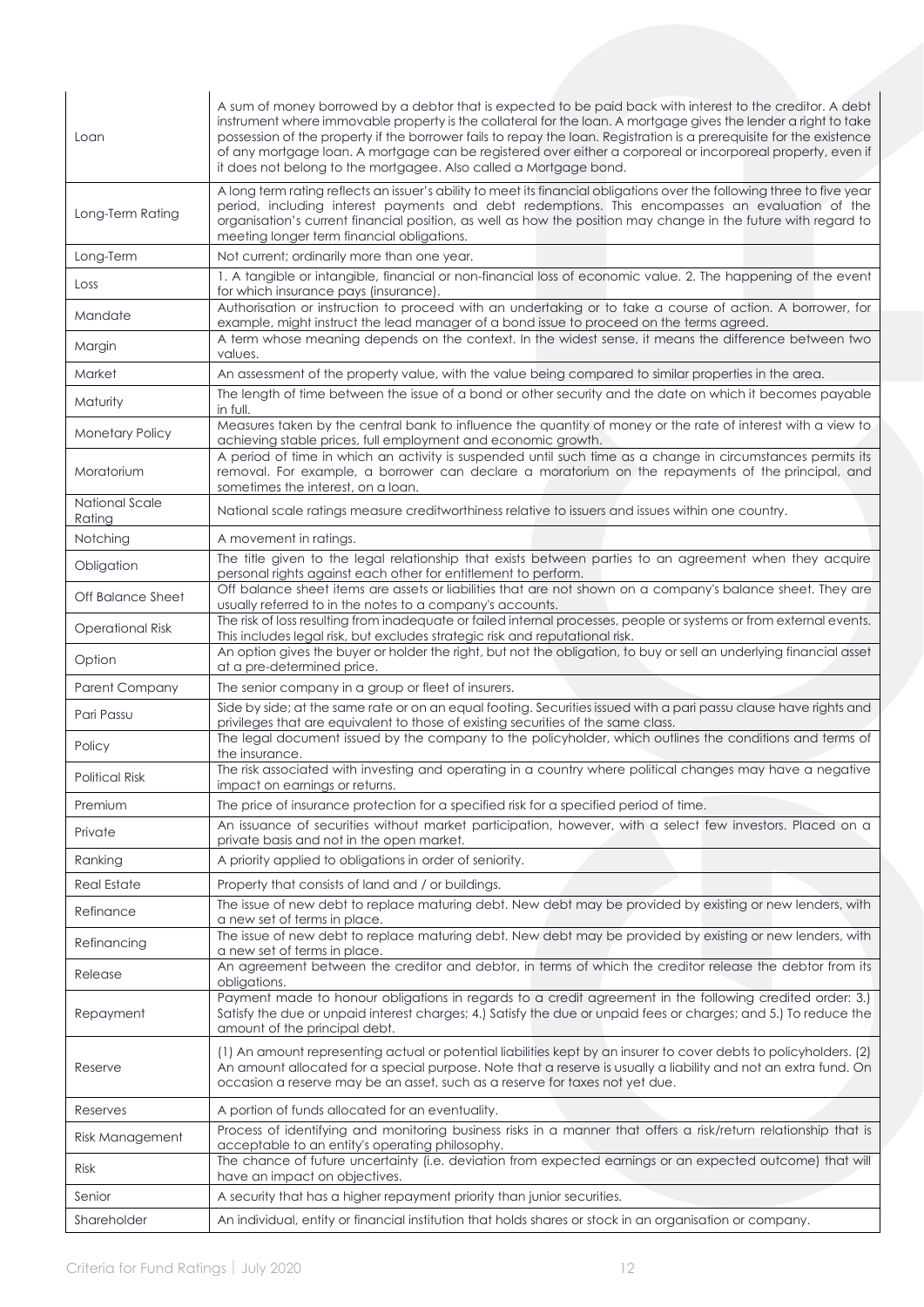| Short Term                | Current; ordinarily less than one year.                                                                                                                                                                   |
|---------------------------|-----------------------------------------------------------------------------------------------------------------------------------------------------------------------------------------------------------|
| Sovereign Debt            | A bond issued by a government or a government-backed agency.                                                                                                                                              |
| Sovereign Risk            | The risk of default by the government of a country on its obligations.                                                                                                                                    |
| Spread                    | The interest rate that is paid in addition to the reference rate for debt securities.                                                                                                                     |
| <b>Structured Finance</b> | A method of raising funds in the capital markets. A Structured Finance transaction is established to accomplish<br>certain funding objectives whist reducing risk.                                        |
| Subordination             | The prioritising of the payment of interest and principal payments to tranches (senior, junior etc. Senior tranches<br>are paid before junior tranches.                                                   |
| Taxation                  | A source of government revenue levied on income and accruals.                                                                                                                                             |
| <b>Total Risk</b>         | Both systematic and unsystematic risks.                                                                                                                                                                   |
| Turnover                  | The total value of goods or services sold by a company in a given period. Also known as revenue or sales.<br>Turnover can also refer to the total volume of trades in a market during a given period.     |
| Unconditional             | Not subject to any conditions.                                                                                                                                                                            |
| Weighted Average          | An average resulting from the multiplication of each component by a factor reflecting its importance or,<br>relative size to a pool of assets or liabilities.                                             |
| Weighted                  | The weight that a single obligation has in relation to the aggregated pool of obligations. For example, a single<br>mortgage principal balance divided by the aggregated mortgage pool principal balance. |

ALL GCR CREDIT RATINGS ARE SUBJECT TO CERTAIN LIMITATIONS, TERMS OF USE OF SUCH RATINGS AND DISCLAIMERS. PLEASE READ THESE LIMITATIONS, TERMS OF USE AND DISCLAIMERS BY FOLLOWING THIS LINK: [WWW.GCRRATINGS.COM](http://www.gcrratings.com/). IN ADDITION, RATING SCALES AND DEFINITIONS ARE AVAILABLE ON GCR'S PUBLIC WEB SITE AT [WWW.GCRRATINGS.COM/RATING\\_INFORMATION.](http://www.gcrratings.com/RATING_INFORMATION) PUBLISHED RATINGS, CRITERIA, AND METHODOLOGIES ARE AVAILABLE FROM THIS SITE AT ALL TIMES. GCR's CODE OF CONDUCT, CONFIDENTIALITY, CONFLICTS OF INTEREST, COMPLIANCE, AND OTHER RELEVANT POLICIES AND PROCEDURES ARE ALSO AVAILABLE FROM THIS SITE.

CREDIT RATINGS ISSUED AND RESEARCH PUBLICATIONS PUBLISHED BY GCR, ARE GCR'S OPINIONS, AS AT THE DATE OF ISSUE OR PUBLICATION THEREOF, OF THE RELATIVE FUTURE CREDIT RISK OF ENTITIES, CREDIT COMMITMENTS, OR DEBT OR DEBT-LIKE SECURITIES. GCR DEFINES CREDIT RISK AS THE RISK THAT AN ENTITY MAY NOT MEET ITS CONTRACTUAL AND/OR FINANCIAL OBLIGATIONS AS THEY BECOME DUE. CREDIT RATINGS DO NOT ADDRESS ANY OTHER RISK, INCLUDING BUT NOT LIMITED TO: FRAUD, MARKET LIQUIDITY RISK, MARKET VALUE RISK, OR PRICE VOLATILITY. CREDIT RATINGS AND GCR'S OPINIONS INCLUDED IN GCR'S PUBLICATIONS ARE NOT STATEMENTS OF CURRENT OR HISTORICAL FACT. CREDIT RATINGS AND GCR'S PUBLICATIONS DO NOT CONSTITUTE OR PROVIDE INVESTMENT OR FINANCIAL ADVICE, AND CREDIT RATINGS AND GCR'S PUBLICATIONS ARE NOT AND DO NOT PROVIDE RECOMMENDATIONS TO PURCHASE, SELL OR HOLD PARTICULAR SECURITIES. NEITHER GCR'S CREDIT RATINGS, NOR ITS PUBLICATIONS, COMMENT ON THE SUITABILITY OF AN INVESTMENT FOR ANY PARTICULAR INVESTOR. GCR ISSUES ITS CREDIT RATINGS AND PUBLISHES GCR'S PUBLICATIONS WITH THE EXPECTATION AND UNDERSTANDING THAT EACH INVESTOR WILL MAKE ITS OWN STUDY AND EVALUATION OF EACH SECURITY THAT IS UNDER CONSIDERATION FOR PURCHASE, HOLDING OR SALE.

Copyright © 2019 GCR INFORMATION PUBLISHED BY GCR MAY NOT BE COPIED OR OTHERWISE REPRODUCED OR DISCLOSED, IN WHOLE OR IN PART, IN ANY FORM OR MANNER OR BY ANY MEANS WHATSOEVER, BY ANY PERSON WITHOUT GCR'S PRIOR WRITTEN CONSENT. Credit ratings are solicited by, or on behalf of, the issuer of the instrument in respect of which the rating is issued, and GCR is compensated for the provision of these ratings. Information sources used to prepare the ratings are set out in each credit rating report and/or rating notification and include the following: parties involved in the ratings and public information. All information used to prepare the ratings is obtained by GCR from sources reasonably believed by it to be accurate and reliable. Although GCR will at all times use its best efforts and practices to ensure that the information it relies on is accurate at the time, GCR does not provide any warranty in respect of, nor is it otherwise responsible for, the accurateness of such information. GCR adopts all reasonable measures to ensure that the information it uses in assigning a credit rating is of sufficient quality and that such information is obtained from sources that GCR, acting reasonably, considers to be reliable, including, when appropriate, independent third-party sources. However, GCR cannot in every instance independently verify or validate information received in the rating process. Under no circumstances shall GCR have any liability to any person or entity for (a) any loss or damage suffered by such person or entity caused by, resulting from, or relating to, any error made by GCR, whether negligently (including gross negligence) or otherwise, or other circumstance or contingency outside the control of GCR or any of its directors, officers, employees or agents in connection with the procurement, collection, compilation, analysis, interpretation, communication, publication or delivery of any such information, or (b) any direct, indirect, special, consequential, compensatory or incidental damages whatsoever (including without limitation, lost profits) suffered by such person or entity, as a result of the use of or inability to use any such information. The ratings, financial reporting analysis, projections, and other observations, if any, constituting part of the information contained in each credit rating report and/or rating notification are, and must be construed solely as, statements of opinion and not statements of fact or recommendations to purchase,